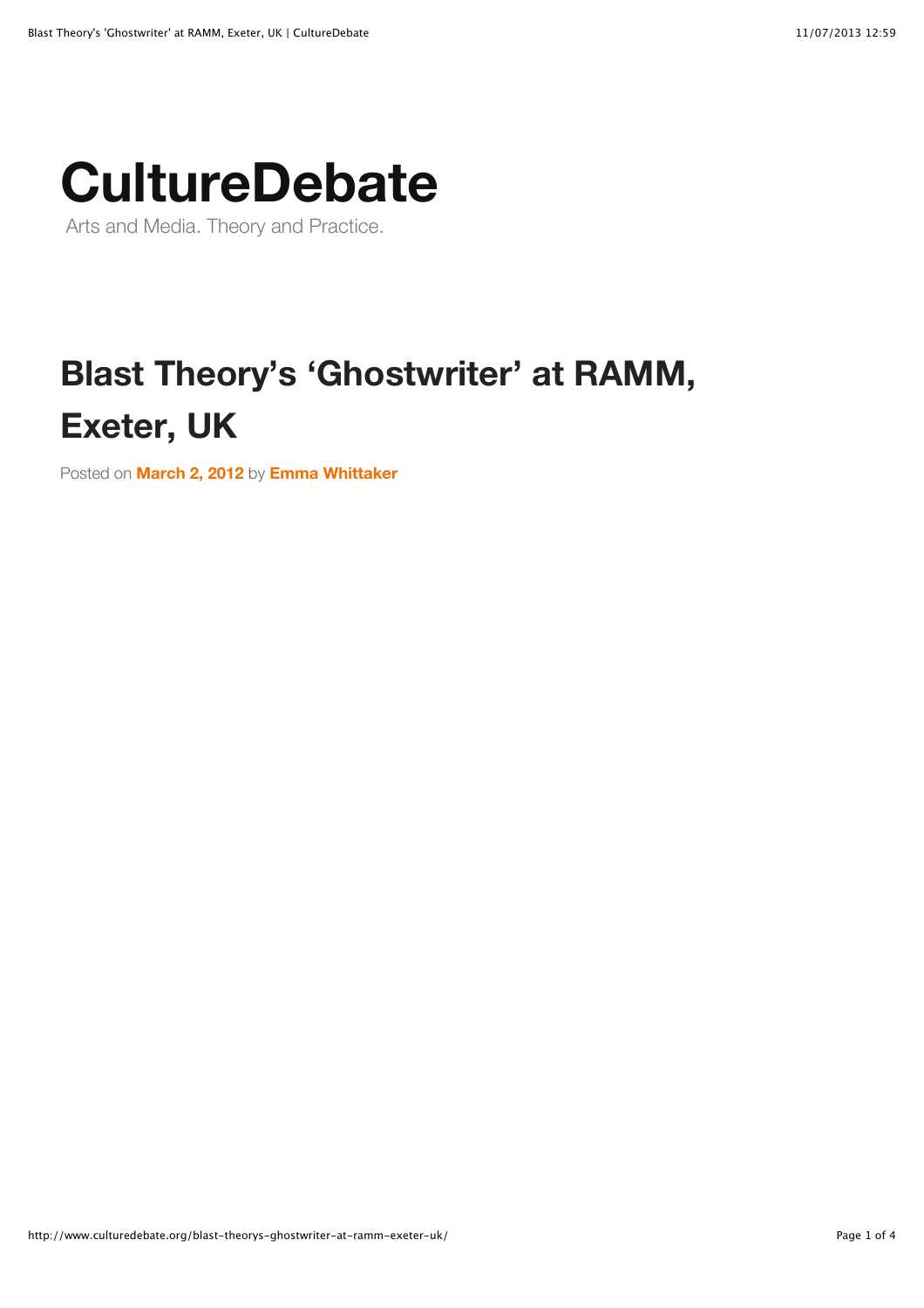

The audio experience *Ghostwriter* by the Internationally acclaimed artist group [Blast Theory](http://www.blasttheory.co.uk/) takes you on a journey that reconfigures the familiar narratives of museums. Memories or imaginings become present; the scent of once stabled animals lingers in the room, a voice suggests. Perceptual attention refocused you breathe in the musty smell. Truths blur with the characters embodied in personal letters. Looking upon a cabinet of metal hoops is followed by the realization that they once held the necks of slaves. What is old, our present encounter with the gleaming newness of prehistoric tools? What is the value and significance of objects; are they taken or given, we are asked?

The transformative experience of *Ghostwriter* resonates beyond the museum and repeatedly returns, as if catching at the edges of a dream.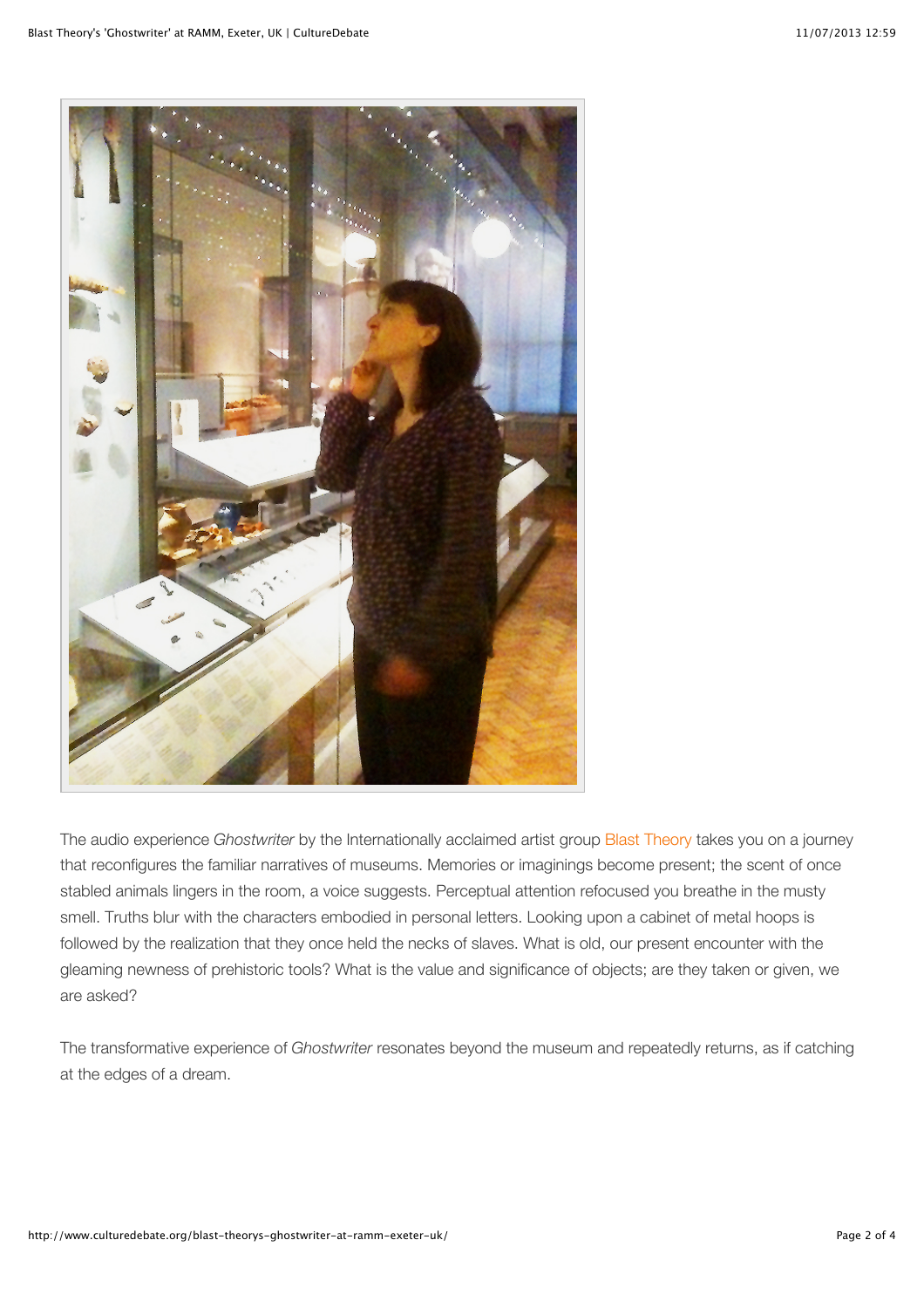

*Ghostwriter* can be experienced on your mobile phone at [The Royal Albert Memorial Museum \(RAMM\)](http://www.rammuseum.org.uk/exhibitions/ghostwriter) in Exeter.

*Ghostwriter* was commissioned by the partnership programme [New Expressions,](http://www.newexpressions.org/) a collaboration between [contemporary visual artists and museums in the South West. New Expressions 2 is funded by MLA Renaissance](http://www.mla.gov.uk/what/programmes/renaissance/regions/south_west) South West and the [National Lottery through Grants for the Arts.](http://www.artscouncil.org.uk/funding/apply-for-funding/grants-for-the-arts/)